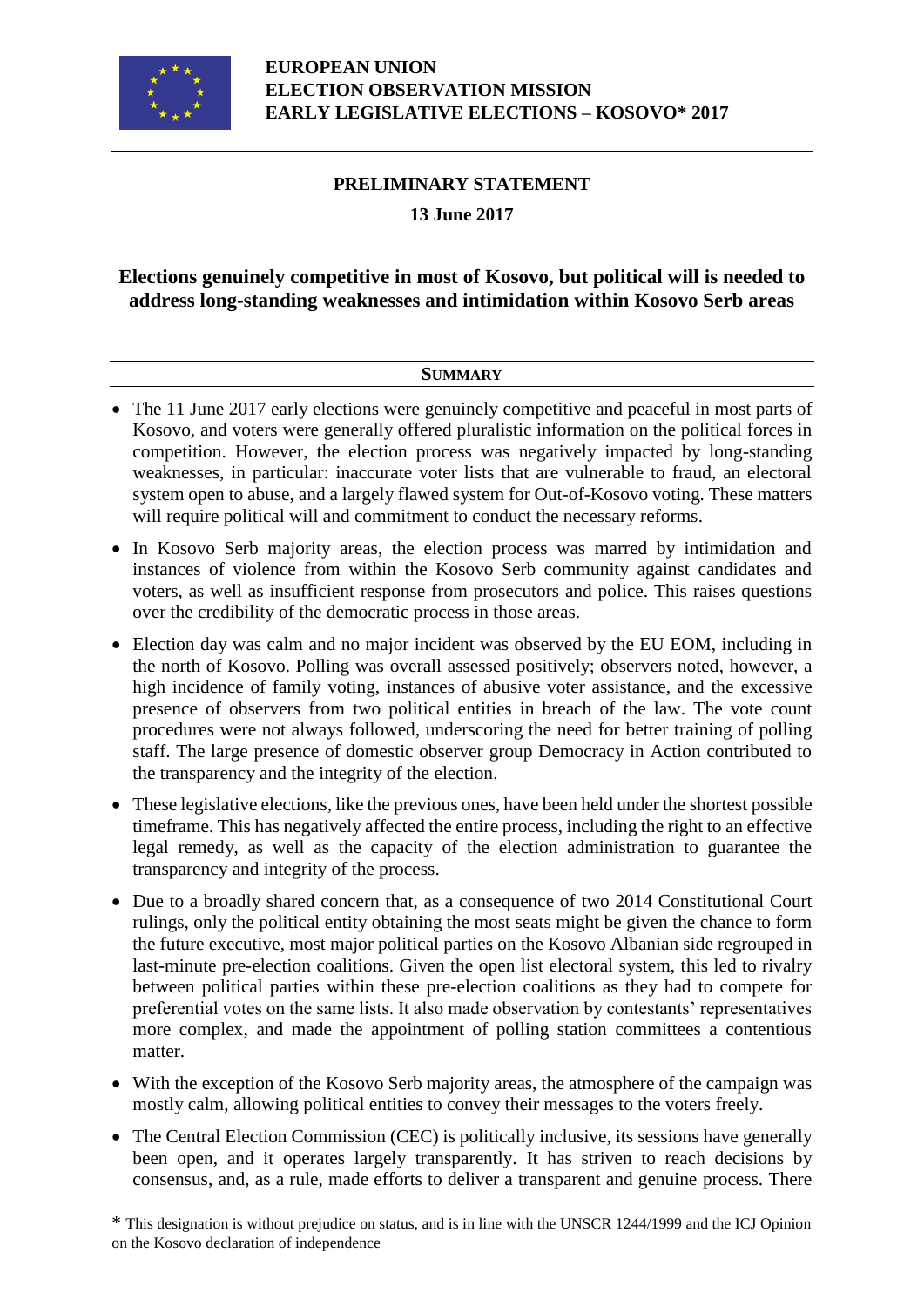were, nevertheless, delays in the implementation of voter information, in the publication of decisions and in the adoption of preventive anti-fraud measures.

- For these elections, 1,872,941 voters were registered by the CEC based on civil registers' data. Voter lists continue to be a matter of concern, particularly the presence of deceased persons' entries, the fact that voters are not consistently allocated to the closest polling station, and risks that the data of voters residing abroad in the voter lists of their municipality of origin may be misused on election day.
- There were unclear instructions on whether Serbian ID cards should be accepted as valid ID for voting. This resulted in some confusion in certain polling stations on election day.
- The Out-of-Kosovo (OoK) voting process was particularly affected by the shortened timeframe. The population residing abroad is estimated to be close to 500,000. The CEC received 20,354 applications, of which 15,118 were registered. While those residing abroad are entitled to vote, both the method for Out-of-Kosovo voting and its implementation have failed to offer a functional, inclusive and fraud-proof system for exercising their right to vote.
- Kosovo enjoys a pluralistic media environment, and a sound legal framework for media freedom. Election law requires a fair and equitable media coverage, allows paid advertising and provides for some free airtime access. Unclear legal provisions allowed contestants to extensively purchase sponsored coverage of campaign events, in addition to strictly regulated paid political advertising.
- The media extensively covered the election campaign, and generally offered voters pluralistic information on the political forces in competition. News coverage by the main TV channels was generally balanced and equitable. However, they experienced disruptive interference in attempts to organise election debates in line with law by the PAN coalition, which requested favourable treatment. The Independent Media Commission played an essentially passive role.
- Prior to election day, the Elections Complaints and Appeals Panel (ECAP) received 18 appeals against CEC decisions and 171 complaints alleging electoral violations. Most regarded violations of the Code of Conduct during campaigning and were adjudicated swiftly by ECAP. 131 complaints were filed regarding election day. Most of them related to breaking campaign silence, and 32 related to voting and counting.

*This preliminary statement is delivered prior to the completion of the election process. The final assessment of the elections will depend, in part, on the conduct of the remaining stages of the election process, in particular, the tabulation of results, and the handling of possible post-election day complaints and appeals. The EU EOM remains in Kosovo to observe post-election developments and* 

*Upon an invitation by the President of Kosovo issued on 11 May 2017, the EU deployed an Election Observation Mission (EOM) on 19 May to observe the early legislative elections called for 11 June 2017. The EU EOM is led by Mr Alojz Peterle, Member of the European Parliament, and former Prime Minister of Slovenia. A delegation of the European Parliament led by MEP Igor Šoltes joined the EU EOM close to election day. In total, the EU EOM deployed 103 observers from 25 EU Member States, Norway and Switzerland across Kosovo to assess the whole electoral process against international and European standards for democratic elections as well as the laws of Kosovo. 40 observers from the diplomatic representations of EU Member States and Norway, as well as from the EU Office/EUSR also joined the mission to observe election day proceedings. On election day, observers visited 450 polling stations to observe voting and counting.*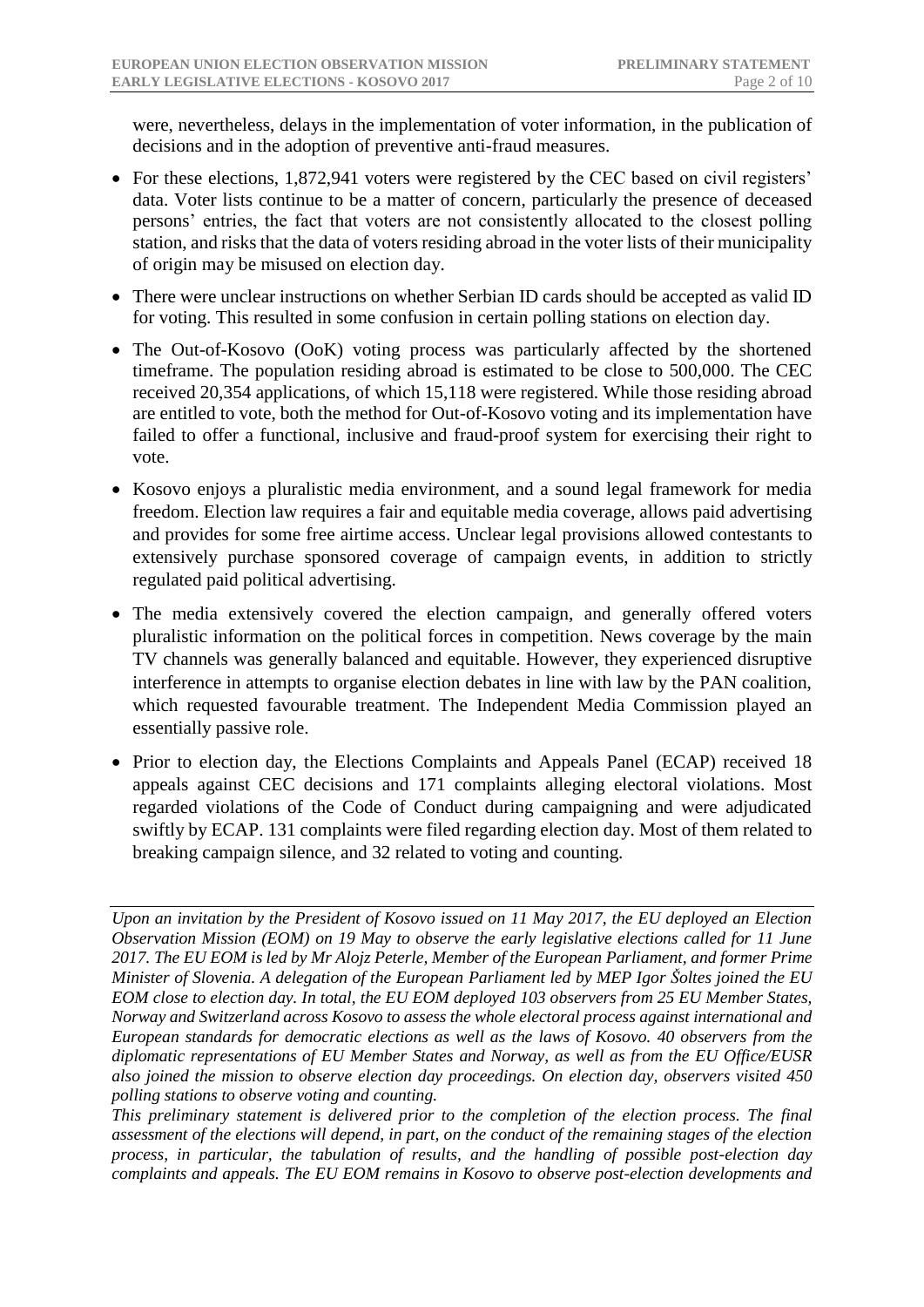*will publish a final report, containing detailed recommendations, within two months of the conclusion of the electoral process. The EU EOM is independent in its findings and conclusions and adheres to the Declaration of Principles for International Election Observation signed at the United Nations in October 2005*

#### **PRELIMINARY FINDINGS**

#### **BACKGROUND**

Following a motion of no confidence voted in the Assembly on 10 May, the President of Kosovo called early legislative elections scheduled on 11 June. Kosovo voters were called to elect the 120 members of the Assembly through a proportional representation system with preference voting, guaranteed seats for non-majority communities, and a 30 percent gender quota. These are the third legislative elections since Kosovo declared independence in 2008.

After the early parliamentary elections in 2014, both the Democratic Party of Kosovo (PDK) on the one side, and a post-election coalition of the Democratic League of Kosovo (LDK), Alliance for the Future of Kosovo (AAK) and Initiative for Kosovo (NISMA) supported by Vetëvendosje on the other side, claimed the right to nominate the Speaker of the Assembly and form the executive. The issues were decided by the Constitutional Court. In the judgment AGJ 671/14 of 1 July 2014 on the competencies of the President of Kosovo, it ruled that the party or pre-election coalition that won the most seats must be given the first constitutionally foreseen chance to nominate a candidate for Prime Minister. It furthermore assessed that it is not to be excluded that the President of Kosovo may decide to also give the same party or coalition the second and last chance to propose another candidate, but considered that the President has to assess which political party or coalition has the highest probability of proposing a candidate who will obtain the necessary votes in the Assembly for the establishment of a new executive.

Most major political parties in Kosovo appear to have concluded from this decision and from subsequent decision AGJ 700/14, that both constitutionally foreseen chances to nominate a Prime Minister and form the executive will be granted to the same largest pre-election political entity. A direct consequence from this seems to be the manner in which political parties have been driven into forming coalitions ahead of the 11 June elections despite fundamental differences between them.

The Democratic Party of Kosovo (PDK) formed a pre-election coalition with the Alliance for the Future of Kosovo (AAK), the Initiative for Kosovo (NISMA) and smaller parties. The Democratic League of Kosovo (LDK) and the New Kosovo Alliance (AKR) formed another coalition. Among the major Kosovo Albanian parties, only Vetëvendosje ran on its own.

In contrast to the Kosovo Albanian community, the Kosovo Serb community's political spectrum was fragmented, with political entities such as the Kosovo Serb Party (PKS), the Independent Liberal Party (SLS) and the Progressive Democratic Party (PDS) challenging the dominance of Srpska Lista. Serbian high officials urged voters on repeated occasions to vote for Srpska Lista.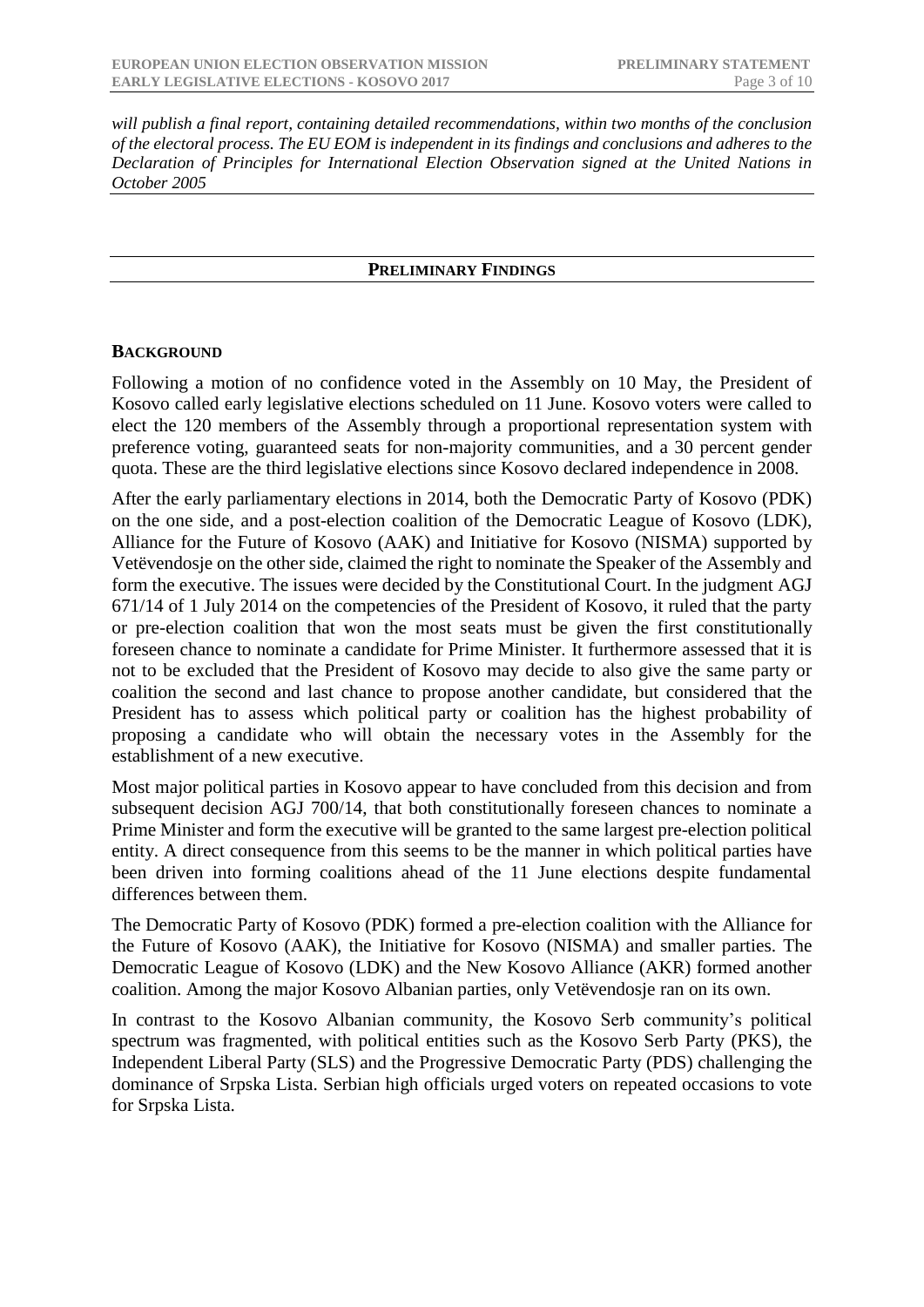### **LEGAL FRAMEWORK**

The legal framework provides a sufficient basis for democratic elections in accordance with international standards to which Kosovo has committed in its Constitution,<sup>1</sup> but contains challenging provisions for early elections. Since 2011, there have been several unsuccessful attempts to comprehensively reform the electoral system and address previously identified shortcomings, including the possibility of calling early elections on extremely short notice, and as a consequence shortening deadlines within the election calendar, including the campaign period.

Under the current legislation, early elections must be held between 30 and 45 days after the dissolution of the Assembly, an extremely short timeframe. The President of Kosovo opted for calling the elections for the earliest possible date, necessitating the radical shortening of deadlines in the electoral calendar. This presented additional challenges for the organisation of the elections and for the legal deadlines for complaints and appeals prior to election day, thus partially restricting the right to an effective legal remedy. The official campaign was also reduced to ten days.

#### **ELECTORAL SYSTEM**

The 120 members of the Kosovo Assembly are elected for a four-year term in a single constituency through a proportional system with guaranteed seats for non-majority communities, a gender quota and preferential voting for candidates. Of the 120 mandates in the Assembly, 20 seats are guaranteed for non-majority communities, including 10 for the Kosovo Serb community.<sup>2</sup>

Voters mark their choice for a political entity and also mark preferences for up to five candidates from the chosen political entity. If a ballot is marked for more than five candidates, the preferences are invalidated and only the vote for the political entity is counted.

Among the seats allocated to a political entity, the gender that has received fewer seats is required to have at least 30% of the total number of seats won by the political entity. If this is not the case the candidates with least votes from the over-represented gender shall be replaced by the next candidate on the list from the under-represented gender. Replacements continue until both genders have at least 30% of the seats.

#### **ELECTION ADMINISTRATION**

1

The CEC is a permanent independent body composed of eleven members. The chairperson, currently a woman, is appointed by the President of Kosovo from among judges of the Supreme Court. The ten other members of the CEC are appointed after nominations by parliamentary groups in the Assembly, including those holding guaranteed seats for non-majority communities. The CEC sessions are open to observers, the public and the media. The CEC has adopted most of its decisions as a collegial body; however, there were a few contentious debates in which CEC members have traded accusations of supporting the interests of a particular political entity.

<sup>&</sup>lt;sup>1</sup> Kosovo's constitution states the direct applicability of several international agreements and instruments, including the European Convention on Human Rights and Fundamental Freedoms and its protocols, and the International Covenant on Civil and Political Rights.

 $2$  The remaining ten seats are distributed as follows: Roma community (1 seat), Ashkali community (1 seat), Egyptian community (1 seat), the Roma, the Ashkali or the Egyptian community with the highest overall votes (1 seat), Bosniak community (3 seats), Turkish community (2 seats) and Gorani community (1 seat).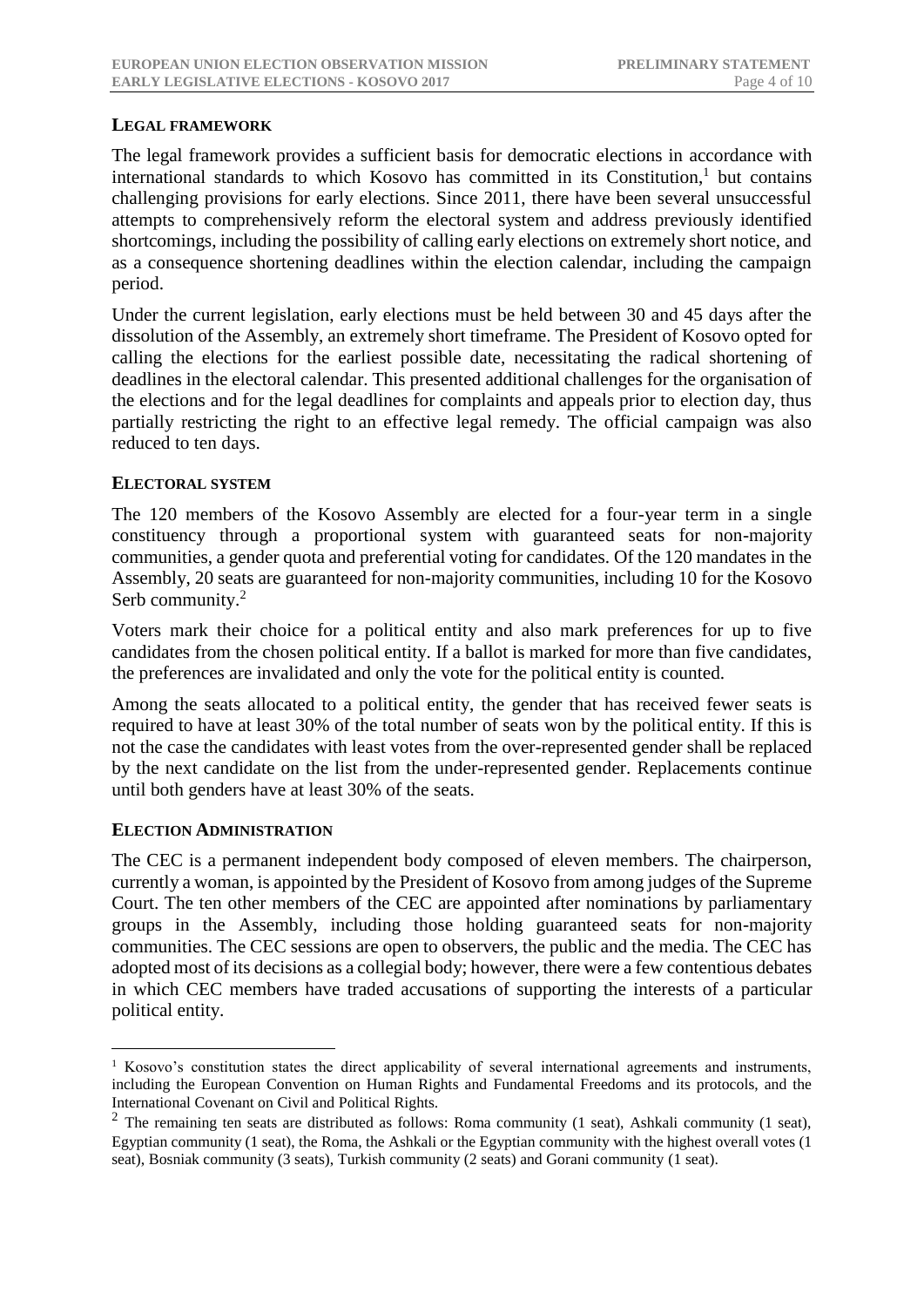Municipal Election Commissions (MECs) are composed of seven to eleven members nominated by political entities that passed the 5% threshold in legislative elections and nonmajority communities political entities. EU EOM observers assessed MECs as being competent and well prepared.

The appointment of the 2,490 Polling Station Committees (PSCs) was contentious. Due to the fact that many of the political parties with representation in Kosovo Assembly are running now together in pre-election coalitions (i.e. as one 'political entity'), the usual nomination procedure became impractical. The CEC devised in camera a formula that attempted to secure an adequate political representation on PSCs. This flexibility is allowed by the law, if necessity requires.<sup>3</sup> The CEC engaged in heated discussion regarding the initial nominations of PSC members in the northern municipalities as their composition lacked an inclusive and balanced representation among the competing Kosovo Serb political entities.<sup>4</sup>

The representation of women among the election administration is very low. Among the 11 CEC members, only the chair is a woman, and women represent only 10.5 % of MEC members and chairpersons. Women represented 24 % of the members and 18 % of chairpersons in polling stations visited by the EU EOM.

#### **SHORTENED ELECTION TIMEFRAME**

The holding of the elections in the shortest possible timeframe has negatively affected the entire process, including pre-election complaints and appeals. Some legal deadlines were not met, such as the certification of candidates for non-majority communities' lists, the appointment of polling station committees, and the sending of election materials to Out-of-Kosovo registered voters. The combination of shortened electoral administration deadlines with complaints and appeals deadlines can affect the right to an effective legal remedy as outlined below for Outof-Kosovo voting and non-majority representation.

#### **VOTER LISTS**

For these elections, 1,872,941 voters were registered by the CEC based on records provided by the Civil Registration Agency (CRA). The voter lists contain a significant section of the population residing abroad, estimated at 562,951 according to the 2011 Census. For these elections, voters had limited opportunity to check their voter list entries and request changes, mostly due to shortened deadlines and a limited information campaign.

Voter lists are a matter of concern. Deficiencies include the failure to remove entries of some deceased persons, and the presence of voters residing abroad in the voter lists of their municipality of origin. This creates opportunities for manipulation on election day. It also appears that voters are not always allocated to polling stations closest to their residence, reportedly due to deficiencies in the Kosovo address system, and to the fact that the CEC uses the residence of voters as recorded at the time of issuance of ID documents, while they may have changed their residence since then.

#### **ELECTION PROCESS IN THE FOUR NORTHERN MUNICIPALITIES**

In line with an agreement between the CEC and the Organization for Security and Cooperation in Europe (OSCE) and as a confidence-building measure, international OSCE personnel were

1

<sup>3</sup> See article 77.4 of the LGE

<sup>4</sup> Among appointed PSCs, the Srpska Lista (GISL) has 22 of 31 PSC chairs in Leposaviq/Leposavic municipality, 6 of 13 PSC chairs in Zvečan/Zveçan municipality, 17 of 28 PSC chairs in Mitrovica north and 7 of 15 PSC chairs in Zubin Potok.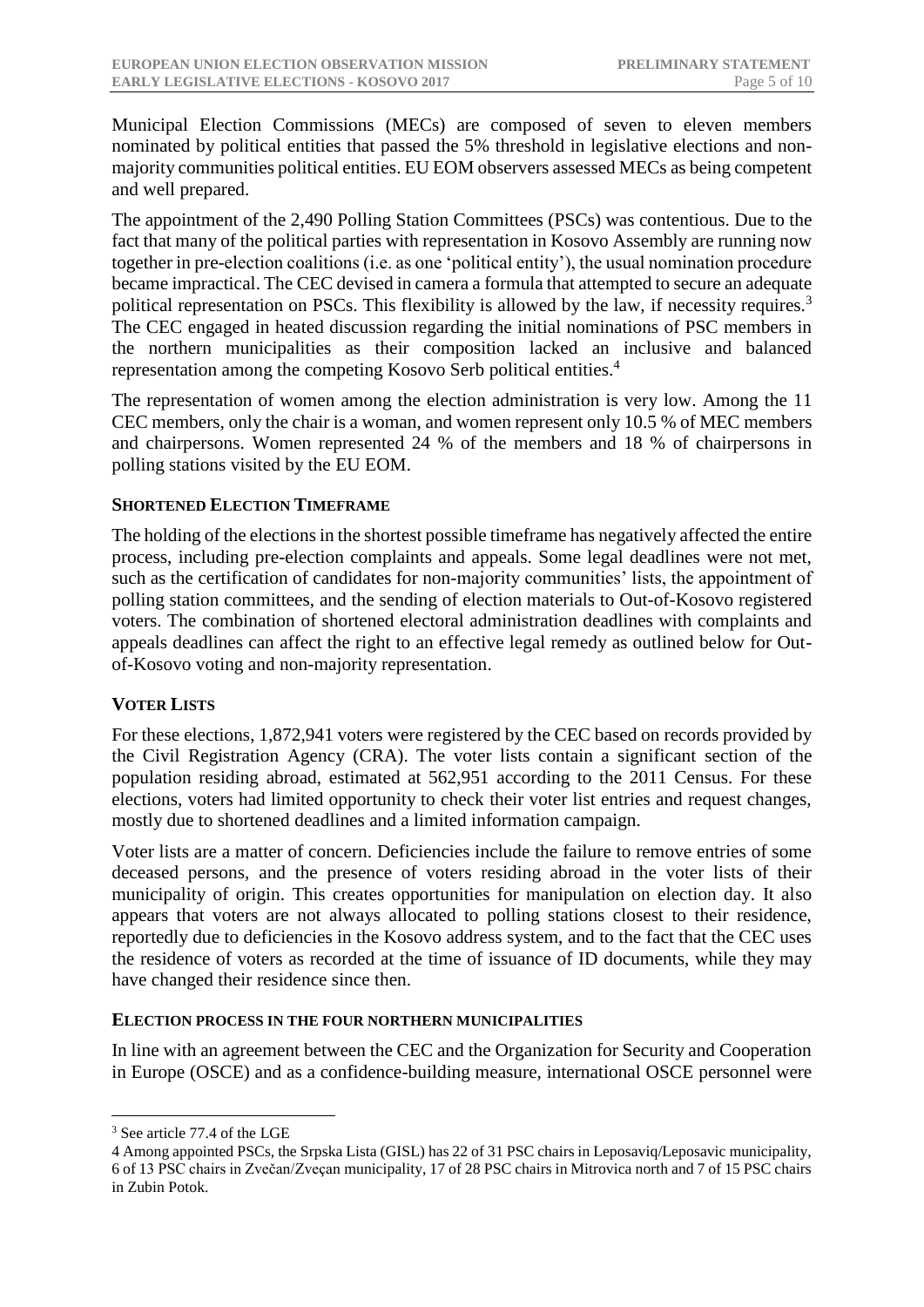present in each PSC in the northern municipalities to advise and assist, and with authority to report violations to the CEC. OSCE personnel also followed the transportation of sensitive materials by the CEC.

The total number of voters has been reduced in the four northern municipalities since the 2014 legislative elections from 62,797 to 58,064. This difference is partly due to the lack of integration of data from the Serbian civil registry into the voter lists, as was done for the 2014 elections as a result of the Brussels dialogue.

There were unclear instructions from the CEC on whether Serbian ID cards should be accepted as valid ID for voting in the four northern municipalities. This resulted in some confusion on election day in Leposavić/Leposaviq and other areas.

On election day, some 30 buses coming from Serbia brought voters to several of the Kosovo Serb majority municipalities. The process was reportedly smooth.

## **OUT-OF-KOSOVO POSTAL VOTING**

The CEC received 20,354 applications for Out-of-Kosovo voting. 15,118 of them were successfully registered, and 5,236 rejected, mostly for lack of proof of eligibility. The highest numbers of OoK applications came from Switzerland (5,432), Germany (4,340) and Serbia (4,395). The highest number of rejected applications was from Serbia (2,476), due to a large number of applicants not providing sufficient documents proving their eligibility.<sup>5</sup> The total number of registered OoK voters from Serbia was 1,919.

According to the CEC, technical problems related to the CEC email system resulted in numerous multiple applications that overwhelmed the CEC's Voter Service Division (VSD), as potential voters attempted to send their applications several times. The final list of registered Out-of-Kosovo voters contains some multiple entries. The VSD collected some 4,600 OoK postal ballots in envelopes and on Election day started the process of verification of voters' eligibility and validity of OoK envelopes.

While members of the Kosovo diaspora are entitled to vote, both the method for Out-of-Kosovo voting and its implementation have failed to offer a functional, inclusive and fraud-proof system for exercising their right to vote.

#### **CERTIFICATION OF ELECTION CONTESTANTS**

<u>.</u>

All 26 political entities that applied to contest the elections were certified by the CEC on 23 May. In total five coalitions, 19 political parties and two citizens' initiatives took part. Twentyone political entities ran for the 20 guaranteed seats for non-majority communities, while five Kosovo Albanian majority political entities for the other 100 seats. In total, 971 candidates were certified. 487 candidates ran on the five lists competing for the 100 seats, while 484 candidates ran on the 21 lists competing for the 20 guaranteed seats.

The certification of candidates was mostly uncontroversial; however, a complex dispute developed over the certification of allegedly 'ethnic' Kosovo Albanians presented as candidates on two lists running for non-majority communities' guaranteed seats. These cases illustrate weaknesses in the system for non-majority party representation, in particular the unclear legal means the CEC has at its disposal to prevent abuses, and the lack of guarantee of the right to an effective remedy when elections are held in a shortened timeframe.

<sup>&</sup>lt;sup>5</sup> According to Article 5 of the LGE, applicants need to prove their registration in the Kosovo system, that they were residing in Kosovo until 1998, or that they acquired refugee status after 1995.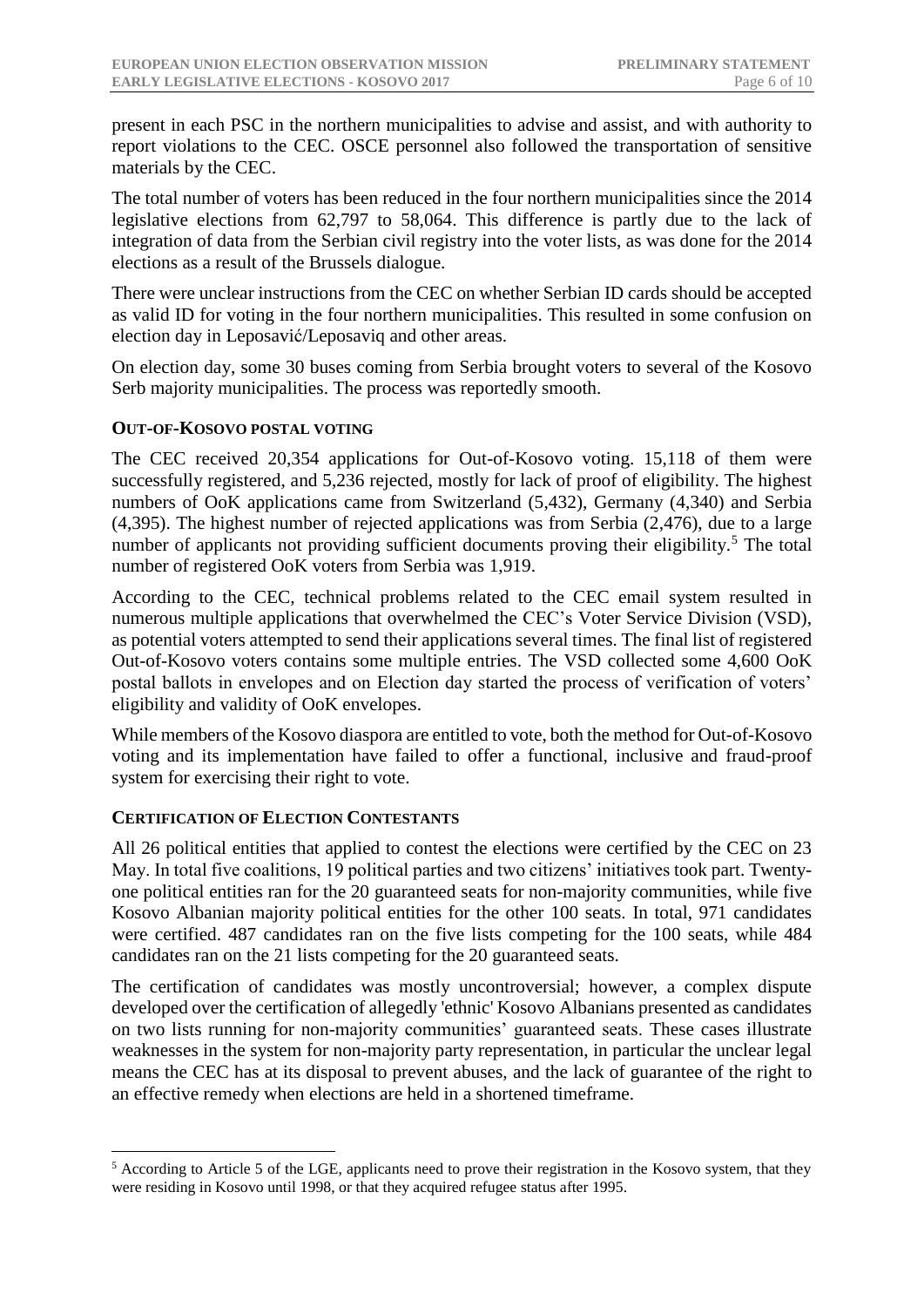## **CAMPAIGN ENVIRONMENT**

The official campaign started on 31 May and ended 24 hours before the opening of the vote. As was the case in previous elections, political entities started campaign activities before the official start of the campaign. The atmosphere of the campaign was mostly calm and low key in Kosovo Albanian majority areas, intensifying towards the end, with larger rallies being held by the large coalitions and Vetëvendosje. Contestants campaigned freely and generally refrained from inflammatory language.

However, the campaign environment was marred by a pattern of intimidation within the Serb communities, specifically affecting non Srpska Lista parties and candidates. This included pressure on individual candidates to withdraw from the race. Isolated violent incidents occurred, involving gunfire attack against the office of PKS in Leposavić/Leposaviq on 22 May and a violent incident involving PKS and Srpska Lista supporters that resulted in the temporary detention of the PKS leader on 4 June.

The Code of Conduct for political entities, their supporters and candidates prohibits the use of public office resources for campaigning, as well as the intimidation of voters. The political entities have generally complied with the campaign rules set forth in the Code of Conduct. However, EU EOM observers received some reports of use of public offices for campaign purposes.<sup>6</sup> EU EOM observers received reports on vote buying by Srpska Lista in Štrpce/Shtërpcë. After President Thaçi visited primary schools around Kosovo, rival party LDK accused him of campaigning for his former party PDK and hence violating the Constitution.<sup>7</sup> Allegations of pressure and intimidation on voters were received from several regions.<sup>8</sup>

Female candidates have not received equal support for their campaigns from their political entities. Money and media coverage were prioritised for male candidates. Women were rarely in management positions in campaign teams.<sup>9</sup> Female candidates rarely spoke at rallies and women's participation in public life was almost never discussed.

#### **THE MEDIA**

<u>.</u>

The media environment is lively and pluralistic and allowed voters' access to information on different political options. The media legislation provides a sound framework for freedom of the media and journalists were generally able to exercise their profession freely. The election law requires from all media fair and equitable coverage of contestants, allows paid advertising, and foresees free airtime access to all political entities from broadcasters that accept paid advertising. The Independent Media Commission (IMC), which is responsible to oversee broadcast media, played a passive role by not issuing any election-related written public statement or decision on detected violations before and during the election campaign.

Television and online news media were the primary source of information for voters. They extensively covered the elections in a variety of formats and abstained from inflammatory messages. The main public and private TV channels reported interference from political

<sup>6</sup> Reports of public office used in Viti/Vitina; cars with official plates at a PDK rally in Prizren and reports of use of official cars at LDK and PDK rallies in Viti/Vitina; the municipality in Malishevë/Mališevo allegedly favoured Nisma with posting space.

<sup>7</sup> Article 83 of the Constitution provides that the President "represents the unity of the people of the Republic of Kosovo"; Article 88 prohibits the President from exercising any political party functions.

<sup>8</sup> EU EOM reported employees in public institutions in Štrpce/Shtërpcë allegedly asked for their IDs, with the indication they would only be returned after Election Day, and cases of intimidation of voters in Novo Brdo/ Novobërdë

<sup>9</sup> LDK coalition campaign team in Gjakovë/Djakovica.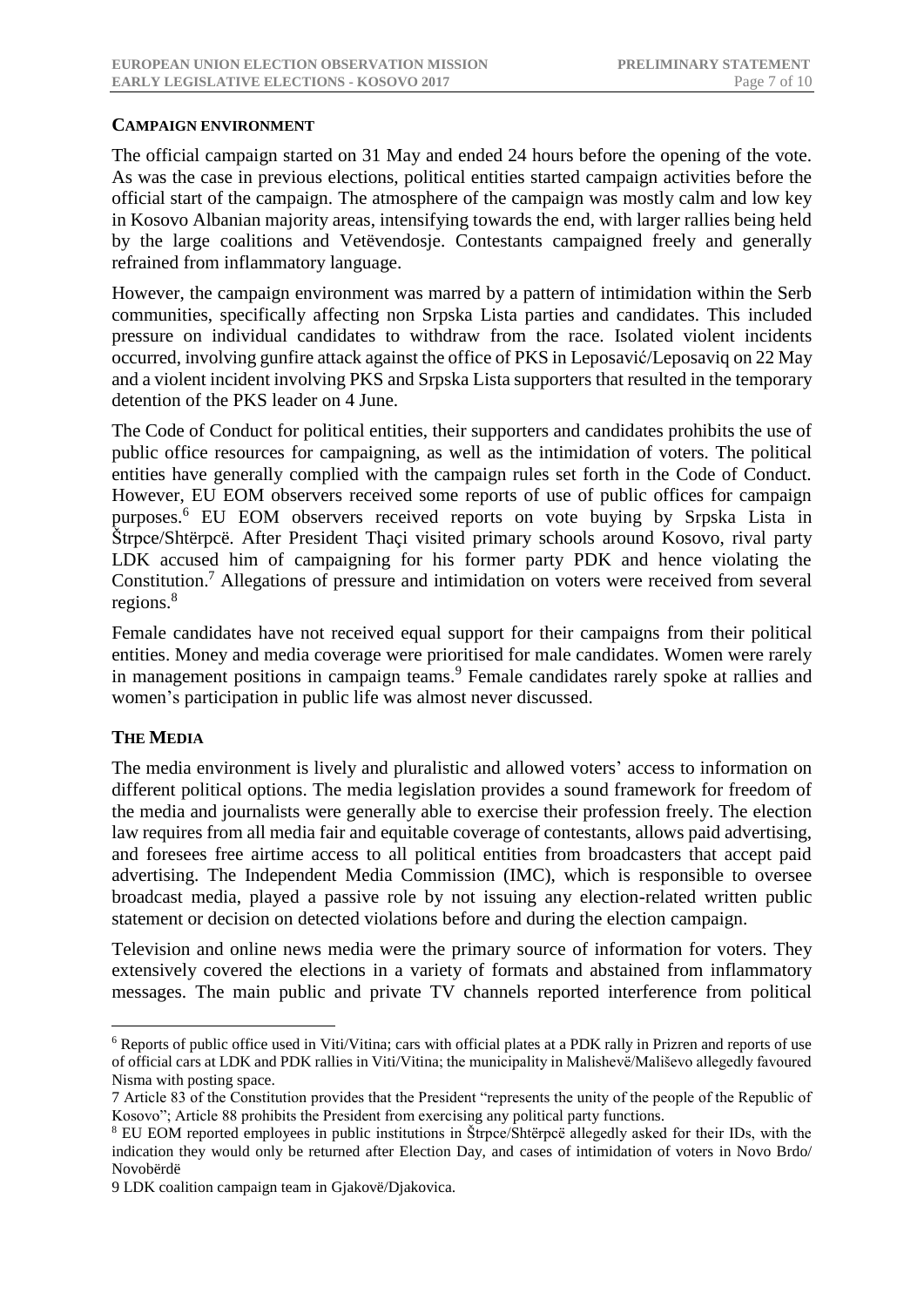parties, which tried to impose conditions for election debates that would give them favourable treatment in breach of the law. These reported attempts resulted in difficulties for media in organising fair and inclusive debates, which have been a long-established practice in Kosovo, to the detriment of the voters.

Public TV channel *RTK1,* and two private TV channels *RTV 21* and *KTV,* offered in their news a fairly equitable coverage of the three main contestants*,* while private TV station *Klan Kosova* offered considerably more coverage to the PAN coalition.<sup>10</sup> In addition to paid political advertising spots, the main contestants extensively campaigned on TV by taking advantage of a loophole in the law, which allows TV channels to air sponsored programmes without limits, and fails to prescribe equal conditions to purchase them. Public TV *RTK2* offered a very limited but balanced news coverage of Kosovo Serb political parties, while private TV channels *TV Most* and *TV Puls* almost exclusively covered Srpska Lista.<sup>11</sup>

Online news media extensively covered the election campaign; however, most of the coverage was based on information gathered from news agencies, other media sources and political parties' press releases and Facebook pages. Isolated cases of news websites and Facebook pages created to spread fake and misleading news were also observed, including a fake exit poll on election day.

#### **CIVIL SOCIETY AND DOMESTIC OBSERVERS**

Democracy in Action, a coalition of NGOs, is the main domestic election observer group. It fielded over 2,500 observers and issued several reports on election campaign and election day.

A surprisingly large number of observers (4,548) from an NGO named the Regional Institute of Democracy, Human Rights and Political Studies applied for accreditation with the CEC on the last day. The CEC member nominated by Vetëvendosje raised concerns that this was being abused by political entities as a cover to have extra accredited party observers, which was raised also by other interlocutors on election day.

## **PROTECTING THE VOTE**

Some very basic anti-fraud measures have not been implemented: no reference to the Criminal Code provisions on electoral crimes was made in the Polling and Counting Procedures Manual, which is also the only written basis for polling staff training, thus inclusion of fraud-deterring material in the trainings was not ensured. Also, the reference to election day complaints in the Manual was reduced to providing interested parties with a complaint form, yet even the distribution of these forms was not assisted by the CEC.

On election day, the Elections National Coordinator in the Prosecutor's office organised a control room, which allowed for immediate response to questions regarding violations and the authorisation of arrests throughout Kosovo.

#### **ELECTION DISPUTES RESOLUTION**

<u>.</u>

The Elections Complaints and Appeals Panel (ECAP) is an independent institution composed of judges responsible for adjudicating election-related complaints and appeals of CEC decisions. Up to election day, ECAP had received a total of 171 complaints against alleged

<sup>&</sup>lt;sup>10</sup> Three main contestants covered by TV channels were PAN coalition, LDK-AKR coalition and Vetevendosje.

<sup>&</sup>lt;sup>11</sup> EU EOM monitored *RTK1, RTK2, RTV 21, KTV* and *Klan Kosova TV* during the election campaign from 17:00 to 01:00, the main primetime newscast of TV *Most* and *TV Puls*, and a sample of online news media.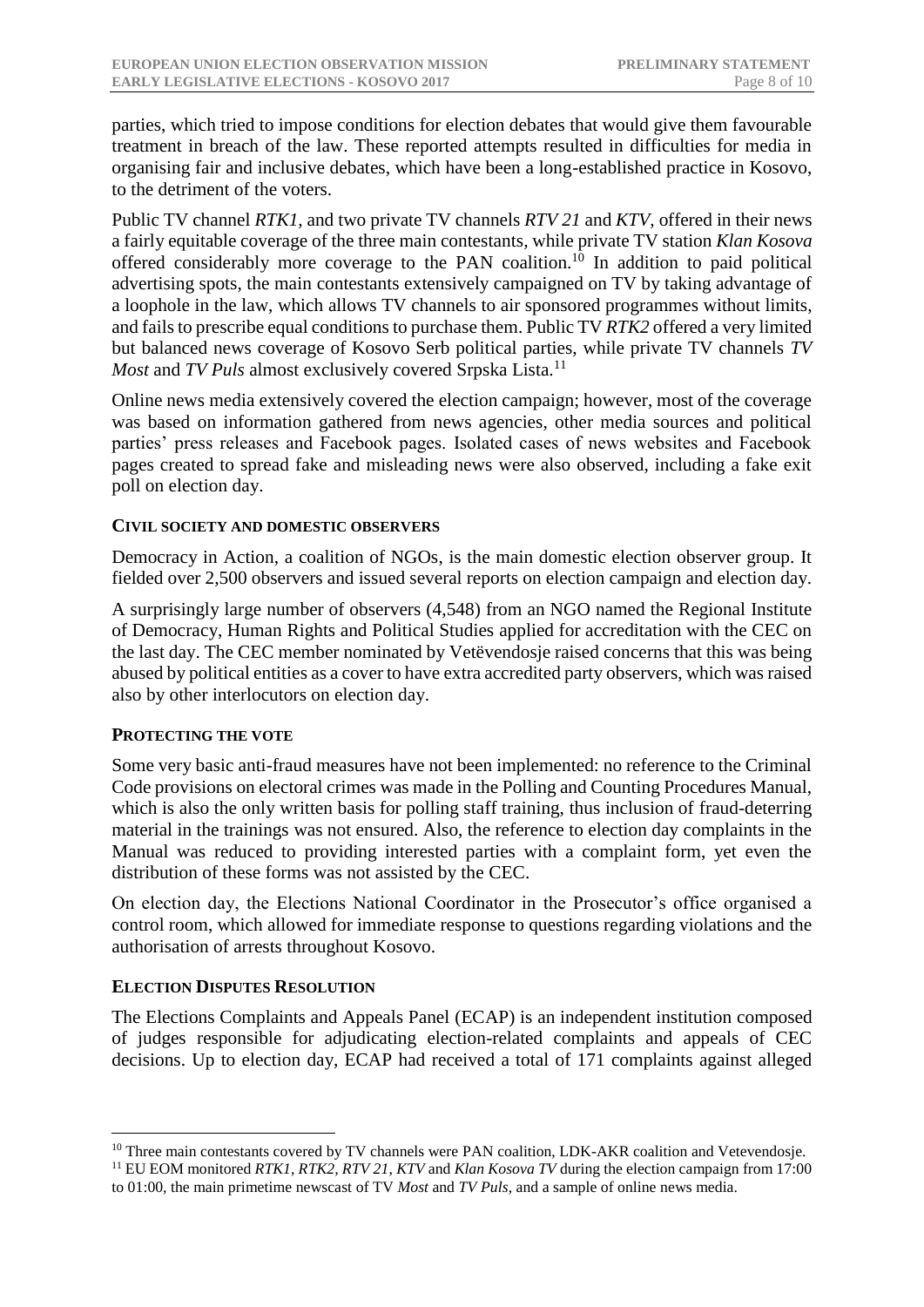electoral violations and 18 appeals against decisions of the CEC. Most of the complaints regarded violations of the Code of Conduct during campaigning.

The panel has held two hearings in appeals procedures concerning certification of candidates for political entities aiming to represent non-majority communities. The evidence statements presented in the hearings were, however, only discussed in a very limited fashion in the resulting ECAP decisions. ECAP rejected the appeal of the Turkish KTAP party on the grounds that KTAP had "voluntarily" removed their candidates before certification by CEC without discussing the fact that KTAP would not have been certified in time for the ballot lottery, had it not consented to remove the candidates. This decision was upheld by the Supreme Court, again with the statement that KTAP had "voluntarily" removed their candidates.

ECAP imposed a 25.000 EUR fine on Srpska Lista for a campaign video it deemed in violation of the political parties' code of conduct, respectively the Article 33.l of the LGE, specifically for insulting and inciting to hatred. Srpska Lista appealed the decision to the Supreme Court on 10 June. 131 complaints were filed regarding election day. Most of them related to breaking campaign silence, and 32 related to voting and counting.

## **ELECTION DAY**

1

Election day was calm, without major incidents recorded by the EU EOM observers. Polling stations generally opened on time and were prepared for voting. The opening procedures were mostly followed and the opening was assessed positively in all polling stations observed.

Overall, polling process was assessed as good or very good in 97% of polling stations. However, some political entities stationed more than two accredited observers in a considerable number of polling stations, which is in breach of the election law.<sup>12</sup> In some cases, this may have had a negative impact on voters to cast their votes free from pressure. In addition, some political parties deployed their supporters as accredited observers of NGOs, further exacerbating the problem.<sup>13</sup>

While voting procedures were generally followed, EU EOM observers noted many instances of family voting (in 18% of observations), sometimes combined with proxy voting (4% of observations). Some voters had to be turned away from voting in 16% of polling stations observed, mostly due to coming to the wrong polling station. Significantly, some 39% of polling centres were not accessible for voters with disabilities. During election day, campaign silence was breached by some private TV channels that broadcasted declarations of political party members.

The vote count was assessed more negatively by EU EOM observers, mainly due to PSCs not always following the counting procedures, which appears to be due to the complexity of the process combined with lack of adequate training, leading in turn to difficulties for some PSCs to properly complete the results protocols. In some cases, accredited observers were seen interfering in the process.

The CEC reported a turnout of 41.45% and started publishing the preliminary results per polling station for political entities within hours of closing, therefore enhancing the transparency of results.<sup>14</sup>

<sup>&</sup>lt;sup>12</sup> LDK/AKR coalition and PAN coalition had more than two accredited observers in 17% and 27% of polling stations, respectively.

<sup>&</sup>lt;sup>13</sup> For example, the unknown NGO "Regional Institute for Democracy, Human Rights and Political studies.

<sup>&</sup>lt;sup>14</sup> The results for individual candidates will be published only together with the final confirmed results.